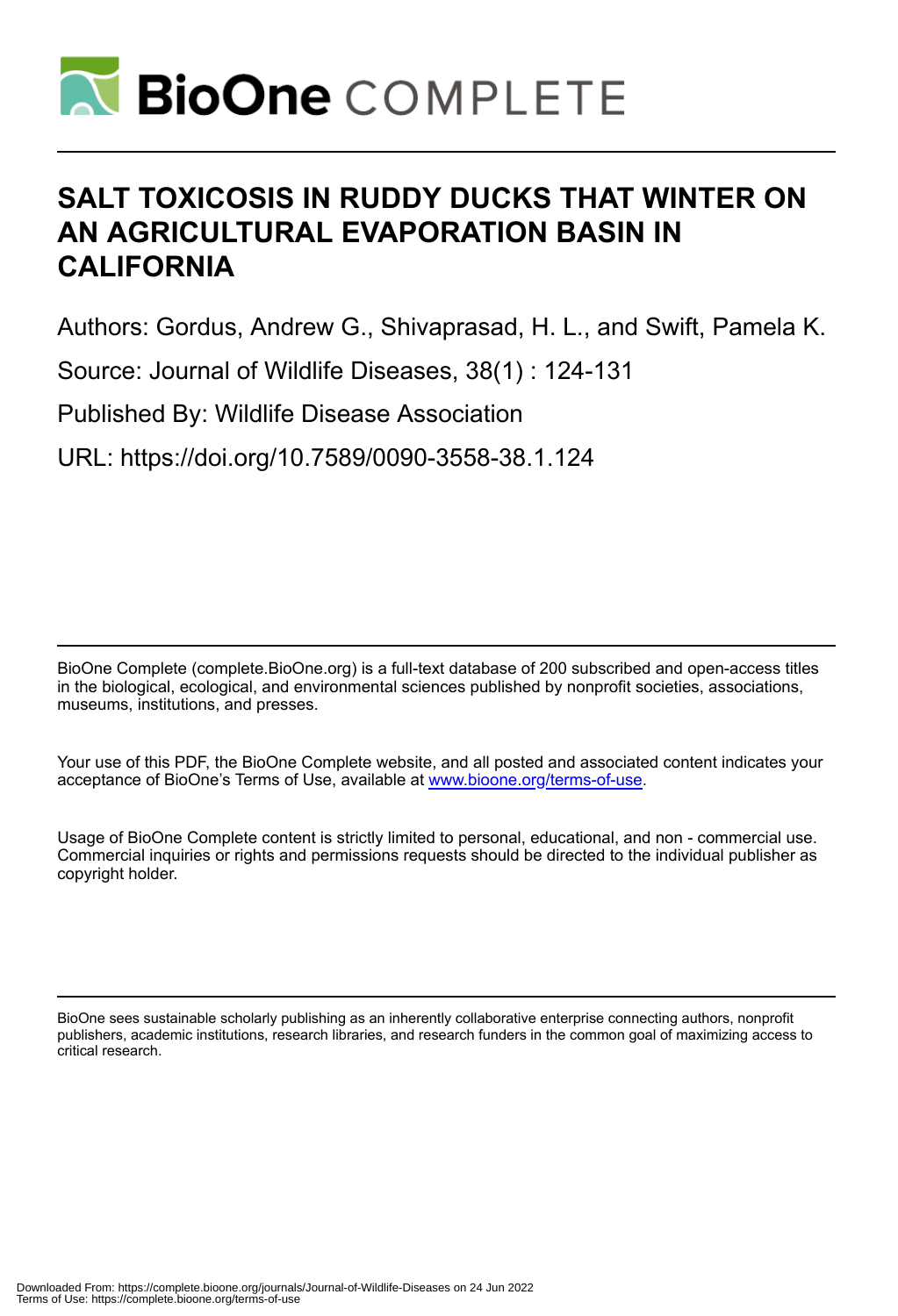# **SALT TOXICOSIS IN RUDDY DUCKS THAT WINTER ON AN AGRICULTURAL EVAPORATION BASIN IN CALIFORNIA**

**Andrew G. Gordus,**1,2,5 **H. L. Shivaprasad,**<sup>3</sup> **and Pamela K. Swift**<sup>4</sup>

<sup>1</sup> H. T. Harvey & Associates, 423 W. Fallbrook Street, Suite 206, Fresno, California 93711, USA

<sup>2</sup> Current address: California Department of Fish and Game, 1234 East Shaw Avenue, Fresno, California 93710, USA <sup>3</sup> California Veterinary Diagnostic Laboratory System, University of California, 2789 S. Orange Avenue, Fresno,

California 93725, USA

<sup>4</sup> California Department of Fish and Game, 1701 Nimbus Road, Suite D, Rancho Cordova, California 95670, USA

<sup>5</sup> Corresponding author (email: agordus@dfg.ca.gov)

ABSTRACT: Agricultural evaporation basins are used as a means to dispose of highly saline underground-tile-drainage water in the San Joaquin Valley (California, USA). The hypersaline water conditions encourage high aquatic invertebrate production, primarily brine shrimp (*Artemia fran* $ciscana$ ), which attract birds to these sites. Cool winter temperatures  $(<$  4 C) and hypersaline water conditions ( $> 70,000$   $\mu$ mhos/cm) resulted in feather salt encrustation and salt toxicosis in ruddy ducks (*Oxyura jamaicensis*). During December 1998 and January 1999, approximately 200 dead and sick ruddy ducks were collected from an evaporation basin and five healthy control ruddy ducks were collected from a freshwater wetland. Brains contained  $\geq$ 1,890 ppm sodium (wet tissue mass) in seven dead birds and contained  $\leq 1,150$  ppm sodium in the control birds. Liver arsenic, lead, and mercury concentrations were <1 ppm in all birds examined. Manganese, molybdenum, and copper liver concentrations did not differ significantly  $(P > 0.05)$  between the two groups of ducks. The dead ducks had significantly higher liver selenium, cadmium, iron, and zinc than the controls, but the concentrations were not sufficient to cause toxicity. Significant gross and microscopic lesions in most of the dead birds included conjunctivitis, lens opacity and cataract formation, vascular congestion in various organs most notably in the meninges of the brain, and myocardial and skeletal muscle degeneration.

*Key words:* Brain sodium, evaporation ponds, hypersaline water, *Oxyura jamaicensis,* ruddy duck, salt encrustation, salt toxicosis.

# **INTRODUCTION**

To increase crop production in the San Joaquin Valley (California, USA), farmers installed sub-surface drainage tiles to remove highly-saline perched water from the plant root zone (Tanji and Valoppi, 1989). This high-saline drainage water is delivered to large evaporation basins for disposal (Tanji et al., 1985, 1992). The primary cations are sodium, calcium, and potassium, and the main anions are sulfates, chlorides, and carbonates in agricultural drainage water (Tanji et al., 1985, 1992). As water evaporates, salinity increases, resulting in mass production of brine shrimp (*Artemia franciscana*), which is a major food source that attracts birds to these ponds (Tribbey, 1988). This saline water also contains elevated selenium concentrations which impacts breeding recurvirostrids that nest at these basins (Ohlendorf and Skorupa, 1989).

Ruddy ducks (*Oxyura jamaicensis*),

eared grebes (*Podiceps nigricollis*), and American coots (*Fulica americana*) are the main species that winter on large, open, deep agricultural evaporation basins in the San Joaquin Valley. Salt encrustation on ruddy duck feathers has been documented at one evaporation basin (Euliss et al., 1989). The encrusted salts on ruddy ducks were mostly carbonates. Salt toxicosis and feather encrustation have occurred in waterfowl that inhabited hypersaline playa lakes or ponds (Wobeser, 1981; Wobeser and Howard, 1987; Windingstad et al., 1987; Meteyer et al., 1997). Salt toxicosis usually occurred because of drought conditions in an area or when the birds were unable to move to a freshwater source. Lesions associated with salt toxicosis in waterfowl have been described and include conjunctivitis, lens opacities, and vascular congestion in various organs such as oropharynx, lungs, kidney, and spleen, but is most prominent in meninges of the brain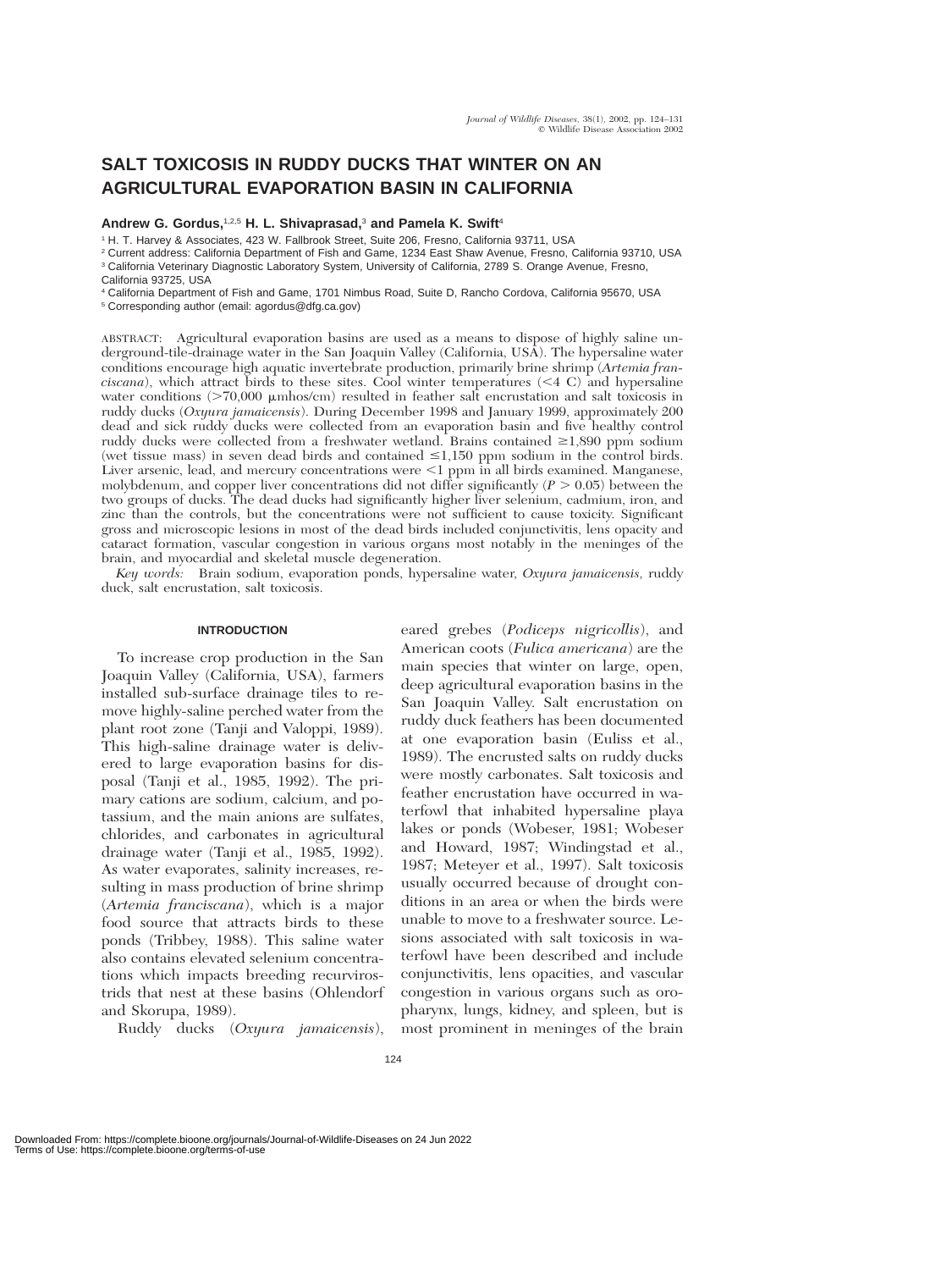TABLE 1. Concentrations (mg/l) of selected chemicals and electroconductivity in hypersaline water collected 14 October 1998 from an agricultural evaporation basin where ruddy ducks died from salt toxicosis in December 1998 and January 1999 (data from Provost and Pritchard Engineering Group, Inc., 1998).

| Chemicals           | Pond 1 | Pond <sub>2</sub> |
|---------------------|--------|-------------------|
| Arsenic             | < 0.1  | 0.210             |
| Boron               | 100    | 190               |
| Chlorine            | 12,000 | 33,000            |
| Molybdenum          | 2.10   | 3.50              |
| Selenium            | 0.379  | 0.676             |
| Sodium              | 16,000 | 39,000            |
| Sulfate             | 21,000 | 51,000            |
| Total dissolved     |        |                   |
| solids $(mg/l)$     | 51,000 | 120,000           |
| Electroconductivity |        |                   |
| $(\mu$ mhos/cm $)$  | 51,000 | 100,000           |

(Wobeser and Howard, 1987; Windingstad et al., 1987; Meteyer et al., 1997). The purpose of this study was to document salt encrustation and salt toxicosis in ruddy ducks that winter on a hypersaline agricultural evaporation basin.

#### **MATERIALS AND METHODS**

In December 1998 and January 1999, approximately 200 dead and sick ruddy ducks and six eared grebes were collected from an agricultural evaporation basin near Lost Hills (Kern County, California, USA) in the San Joaquin Valley  $(35^{\circ}65'N, 119^{\circ}60'W)$ . The evaporation basin is 138 ha and comprised of two ponds: pond 1 and pond 2 which are 80 ha and 58 ha, respectively. All sick and dead birds were collected from pond 2. The electroconductivity of the water, measured with a temperature-

compensated meter, was  $51,000 \mu m$ hos/cm in pond 1 and 112,000  $\mu$ mhos/cm in pond 2 on 31 December 1998. The water was highly saline, with sodium and sulfates as the dominant ions (Table 1). Additionally, as part of an ongoing monitoring program, bird censuses were conducted twice per month including the months before, during, and after the epornitic. All birds were identified with  $10 \times$  binoculars or a 15 to 40  $\times$  spotting scope and total counts recorded from the perimeter dikes of each pond. Waterfowl were hazed daily on a 24-hr basis, with propane cannons and discharging of cracker shells during daylight hours to discourage bird use at the site. Minimum and maximum air temperatures for December 1994–98 were obtained from the Naval Air Station, Lemoore, California (National Climatic Data Center, 1999) that is approximately 48 km north of the evaporation basin (Table 2).

On 11 January 1999, five control ruddy ducks were shot using steel shot at Mendota Wildlife Management Area (WMA) (36°41'N, 120°18'W) located approximately 104 km north of the evaporation basin. Mendota WMA is a freshwater marsh that receives irrigation quality water for wetland habitat management.

Five freshly dead and two frozen ruddy ducks collected at the evaporation basin were submitted to the California Veterinary Diagnostic Laboratory System (Fresno, California) for necropsy. Birds were individually weighed, necropsied, and gross lesions were recorded. For histopathologic analysis, eyelids, eyes, liver, spleen, kidney, heart, brain, spinal cord, sinus, trachea, lung, oral mucosa, esophagus, proventriculus, gizzard, intestine, pancreas, bone, bone marrow, skeletal muscle, adrenal, thyroid, gonads, ears, and skin were fixed in 10% neutral buffered formalin, trimmed, processed, paraffin embedded, sectioned at  $4 \mu m$ , and stained with hematoxylin and eosin (HE) stain. Liver was stained for iron using Perl's stain.

TABLE 2. Minimum and maximum air temperatures (C) for Decembera at Naval Air Station, Lemoore, California.

|      | Minimum           |      |               | Maximum           |      |               | Number of        |
|------|-------------------|------|---------------|-------------------|------|---------------|------------------|
| Year | Mean <sup>b</sup> | SЕ   | Range         | Mean <sup>b</sup> | SЕ   | Range         | $\rm{days}$ <0 C |
| 1994 | 3.33A             | 0.56 | $-3.3 - 7.7$  | 13.08DE           | 0.42 | $7.7 - 17.7$  | $\overline{5}$   |
| 1995 | 5.17AB            | 0.59 | $0.5 - 10.5$  | 16.89             | 0.70 | $11.1 - 24.4$ | $\theta$         |
| 1996 | 6.23B             | 0.67 | $0.0 - 12.0$  | 14.94D            | 0.59 | $7.0 - 21.0$  | $\Omega$         |
| 1997 | 0.86C             | 0.69 | $-6.0 - 9.0$  | 12.24E            | 0.52 | $7.0 - 18.0$  | 13               |
| 1998 | $-0.89C$          | 0.93 | $-7.2 - 10.0$ | 13.8DE            | 1.11 | $3.0 - 23.2$  | $16^{\circ}$     |

<sup>a</sup> Data from National Climatic Data Center, 4 February 1999.

<sup>b</sup> Means denoted by same capital letter are similar between years (*P* - 0.05, ANOVA; Duncan's multiple range test).

<sup>c</sup> Minimum number of days because 8 observation days were missing.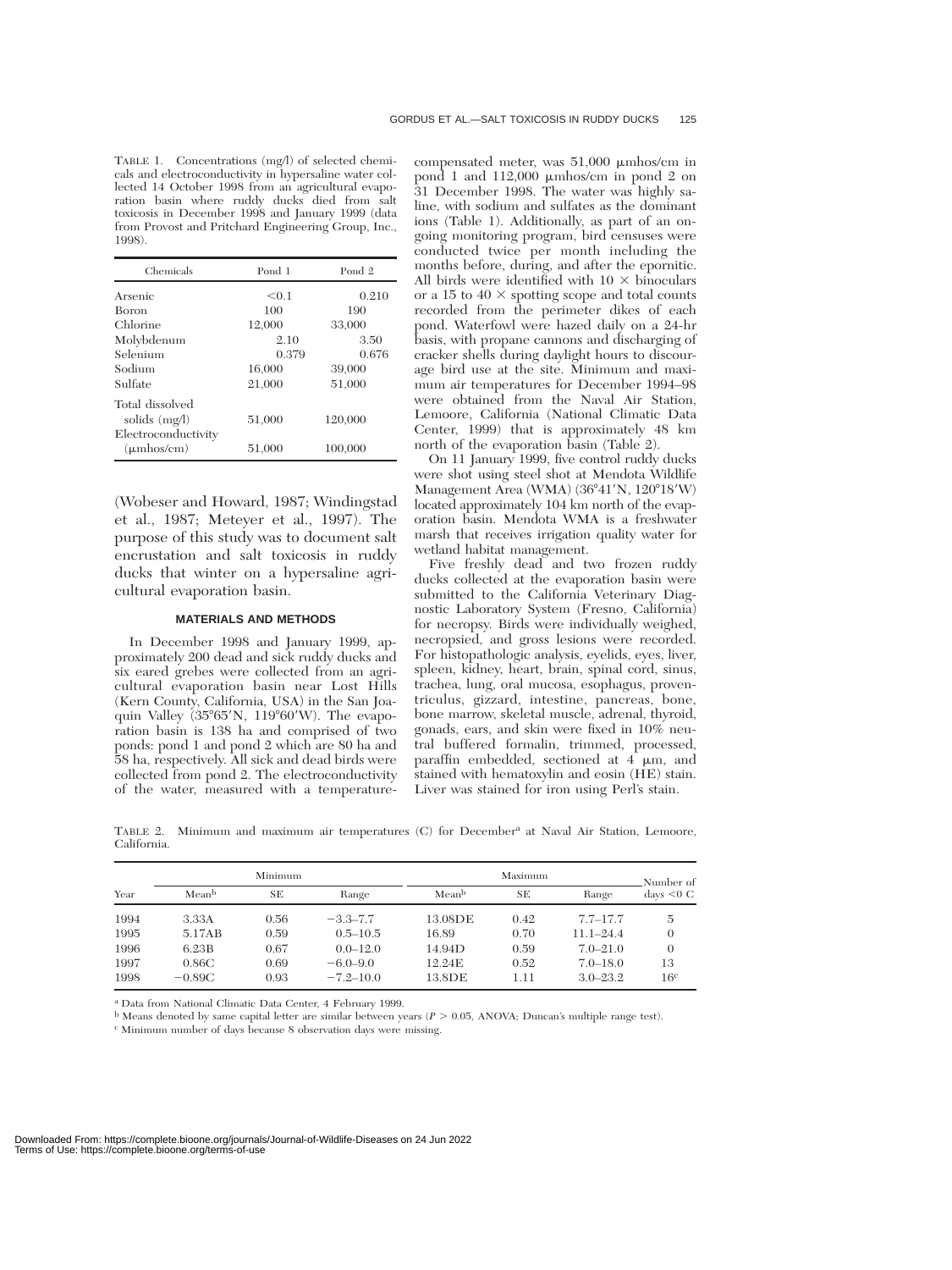Liver and lung from a few birds were cultured for aerobic bacteria on 5% sheep blood agar and MacConkey agar (Remel, Lenexa, Kansas, USA) and incubated at 37 C in 7.5%  $CO<sub>2</sub>$  for 24 to 48 hr. Intestinal contents were cultured for *Salmonella* by inoculating intestinal contents into selenite broth (Remel), incubated aerobically at 36 C for 18 to 20 hr, then plated onto brilliant green agar. For *Mycoplasma* culture, tracheal swabs were cultured on modified Frey's agar and inoculated into Frey's broth and incubated at 37 C in  $7.5\%$  CO<sub>2</sub> and 98% humidity. Plates were examined after 1 to 3 days for aerobic bacteria and *Salmonella* and 1 to 14 days for *Mycoplasma.*

Brains were removed from ducks by cutting the skull with stainless steel scissors and the brain was dislodged from the calvarium by use of a stainless steel spatula. Brain sodium analysis was determined by nitric acid digestion and inductively coupled plasma (ICP) emission spectrophotometry (Accuris, ALL/Fisons, Detroit, Michigan, USA) (Meteyer et al., 1997). Liver samples were digested with nitric acid and analyzed for heavy metals (arsenic, cadmium, copper, iron, lead, manganese, mercury, molybdenum, and zinc) and selenium (Anderson, 1996). The metal screen was conducted by ICP and hydride generation was used for selenium analysis (Tracy and Moller, 1990). All results are presented based on parts per million (ppm) wet tissue mass.

Carcasses were weighed before feathers with salt crystals were plucked by hand from the carcass. The carcasses were then reweighed to determine the percentage of total body weight represented by salt.

Five grams of wet salt crystals collected from the feathers were dissolved in 500 ml distilled, deionized water and the solution was filtered through a  $0.45 \mu m$  filter. The solution was analyzed for carbonates, chlorides, sulfates, sodium, calcium, and magnesium using high pressure liquid chromatography (Tabatabai and Frankenburger, 1996).

Toxicologic results were analyzed using oneway analysis of variance (ANOVA). The null hypothesis was that brain and liver elemental concentrations were the same between the dead and control ruddy ducks. Minimum and maximum air temperatures were also compared between years via ANOVA. Duncan's multiple range tests were used to separate means when ANOVA showed a significant difference (*P* 0.05). The results were analyzed using BMDP statistical program 7D (Dixon, 1990).

#### **RESULTS**

In December 1997, less than 50 ruddy ducks and over 500 eared grebes were ob-

served on the ponds during a period of freezing temperatures. On 10 December 1998, 562 ruddy ducks and 916 eared grebes were present on pond 2. Numbers decreased in late December (13 and 755, respectively) and by 13 January 1999, 12 ruddy ducks and 137 eared grebes were observed using the evaporation basin.

Minimum December temperatures were significantly lower ( $F_{4,142} = 17.6$ , *P*  $(0.001)$  in 1997 and 1998 compared to 1994–96 (Table 2). Both years also had -10 days below freezing. However, maximum temperatures in 1998 were not significantly different compared to 1994, 1996, and 1997, and in 1995 maximum temperatures were significantly higher than the other 4 yr.

Six of seven dead ruddy ducks from the evaporation basin had moderate to heavy salt encrustation on the head, neck, breast, wing, and tail feathers (Fig. 1). The salt crystals primarily consisted of sodium sulfate with some chlorides and calcium present. These constituents are similar to the relative amounts of minerals present in the hypersaline water in pond 2. Thirty-one percent of the total body weight of one ruddy duck was from salt encrustation on the head, neck, breast, and tail feathers (Fig. 1). Ten to 20% of the total body weight for four other birds was salt encrustation. None of the five control birds had any salt encrusted feathers.

Brain sodium concentrations in the control ruddy ducks  $(\leq 1,150 \text{ ppm})$  were significantly lower  $(F_{1,10} = 75.2, P \le 0.0001)$ than the dead ruddy ducks  $(\geq 1,890 \text{ ppm})$ (Table 3). Arsenic, lead, and mercury liver concentrations in all birds were  $\leq 1$  ppm. Selenium, cadmium, iron, and zinc liver concentrations were significantly higher  $(F_{1,8} = 8.8, 17.1, 7.3, 27.8, respectively, P$  $0.03$  in dead ruddy ducks than the control birds (Table 3). Although copper concentration was lower in the dead ruddy ducks than in the controls, the difference was not significant ( $F_{1,8} = 4.7$ ,  $P = 0.06$ ). There was no significant difference between the two groups for manganese  $(F_{1,8})$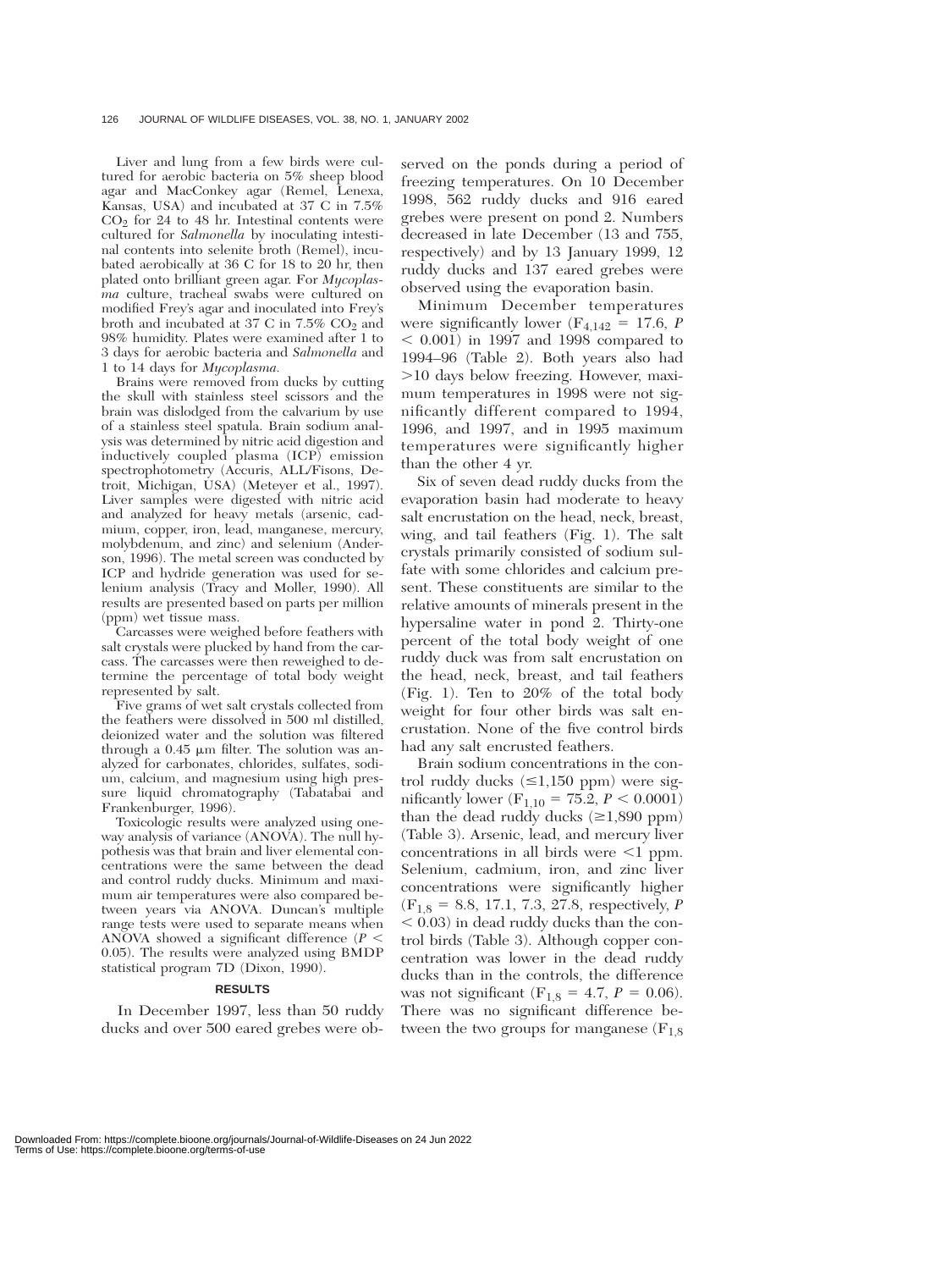

FIGURE 1. Salt encrustation on the a) head, b) breast, and c) tail feathers of two ruddy ducks collected at a hypersaline agricultural evaporation basin in December 1998. The salt crystals were primarily sodium sulfate. Bar  $= 1$  cm.

FIGURE 2. Photomicrograph of duck conjunctiva with mild proliferation of epithelial cells and granulocytic infiltration. HE. Bar =  $140 \mu m$ .

FIGURE 3. Photomicrograph of a duck lens with cataractic changes, severe swelling, and necrosis of lens fibers. HE. Bar =  $80 \mu m$ .

FIGURE 4. Photomicrograph of a duck heart with degeneration of myofibers (arrow) and infiltration of a few mononuclear cells. HE. Bar =  $200 \mu m$ .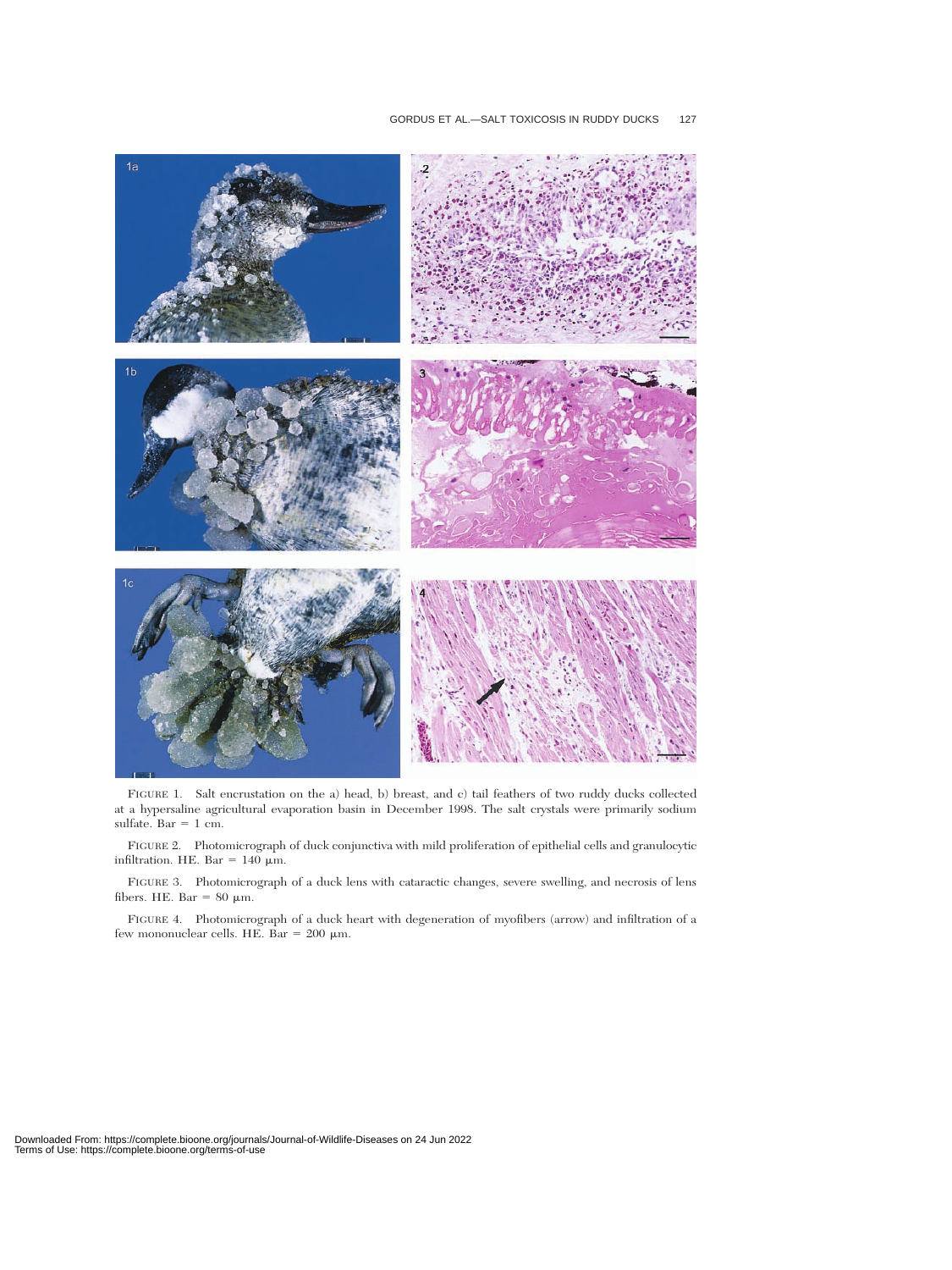|              | Concentrations (ppm wet tissue mass) |                     |           |               |                  |                    |           |                |
|--------------|--------------------------------------|---------------------|-----------|---------------|------------------|--------------------|-----------|----------------|
|              | Dead birds                           |                     |           | Control birds |                  |                    |           |                |
|              | $\boldsymbol{n}$                     | Mean                | <b>SE</b> | Range         | $\boldsymbol{n}$ | Mean               | <b>SE</b> | Range          |
| <b>Brain</b> |                                      |                     |           |               |                  |                    |           |                |
| Sodium       | 7                                    | 2.580A <sup>a</sup> | 1.08      | 1,890-3,670   | 5                | 1.090B             | 1.03      | 988-1,150      |
| Liver        |                                      |                     |           |               |                  |                    |           |                |
| Cadmium      | 5                                    | 4.5A                | 1.18      | $2.6 - 6.0$   | $\overline{5}$   | 0.38B <sup>b</sup> | 1.77      | $< 0.30 - 1.7$ |
| Copper       | 5                                    | 19.8A               | 1.50      | $5.8 - 50.6$  | 5                | 50.6A              | 1.17      | $33.1 - 81.3$  |
| Iron         | 5                                    | 1.799A              | 1.16      | 1,230-2,420   | 5                | 838B               | 1.27      | 338-1,340      |
| Manganese    | 5                                    | 4.8A                | 1.05      | $4.14 - 5.42$ | 5                | 5.2A               | 1.09      | 4.28-6.77      |
| Molybdenum   | 5                                    | 1.43A               | 1.19      | $0.9 - 2.6$   | 5                | 0.99A              | 1.13      | $0.7 - 1.3$    |
| Selenium     | 5                                    | 5.41A               | 1.12      | $4.06 - 6.94$ | 5                | 2.98B              | 1.18      | 1.96-4.38      |
| Zinc         | 5                                    | 70.2A               | 1.10      | 51.8-90.3     | 5                | 40.5B              | 1.03      | $35.9 - 42.3$  |

TABLE 3. Concentration of elements from tissues of ruddy ducks collected in December 1998 and January 1999 at a highly saline agricultural evaporation basin and a freshwater wetland (control site), California.

 $a$  Geometric means denoted by same capital letter are similar ( $P > 0.05$ , ANOVA) between the dead and control ruddy ducks for each element.

<sup>b</sup> One-half the detection limit was used to calculate the geometric mean when the chemical concentration was below the limit of detection.

 $= 0.80, P = 0.40$  and molybdenum (F<sub>1,8</sub>)  $=$  3.0,  $P = 0.12$ ) (Table 3).

Gross lesions in all the dead ducks with salt encrustation were dehydration, congestion of conjunctiva, mild to moderate opacity of lens in five freshly dead birds, and increased mucus in the proventriculus. Congestion occurred in various organs and was most prominent in the meninges of the brain. Two dead birds had enlarged gall bladders and one bird had pale kidneys.

All the dead ducks had microscopic lesions consisting of mild hypertrophy and proliferation of conjunctival epithelial cells with infiltration of granulocytes in the mucosa (Fig. 2) and cataracts. These changes were characterized by swelling, degeneration, and necrosis of the lens fibers with accumulation of granular debris (Morgagnian globules) in the cytoplasm (Fig. 3). Most of these cataractic changes were in the cortex involving primarily the lens pad but the lens capsule was intact. Five birds had mild multifocal myocardial degeneration with mineralization and infiltration of a few mononuclear cells randomly scattered throughout the heart (Fig. 4). Three birds had severe degeneration and mineralization of skeletal muscle fibers. Six of

seven birds had large amounts of bile in bile ducts within the liver and three birds had accumulation of iron-positive, goldenbrown pigments in the cytoplasm of hepatocytes and Kupffer cells. All dead birds had mild to moderate inflammation of the mucosal and glandular portions of the proventriculus associated with a few nematode larvae. Other changes seen in five ducks were disseminated vascular congestion in liver, kidney, and spleen, but change was most prominent in the meninges of brain. These birds also had mild nephrosis in the kidney. No significant lesions were observed in the esophagus, intestine, pancreas, gonads, skin, trachea, bone, bone marrow, ear, and spinal cord from the dead ruddy ducks. Control birds were free of significant lesions except for the presence of hemosiderin pigment in the liver. Bacteria were not cultured from the lungs or livers, and tracheas were negative for *Mycoplasma* sp. The intestines were negative for *Salmonella* sp.

#### **DISCUSSION**

In late December 1998 and January 1999, numbers of birds declined at the evaporation basin. In mid-December 1998, a brine shrimp harvester indicated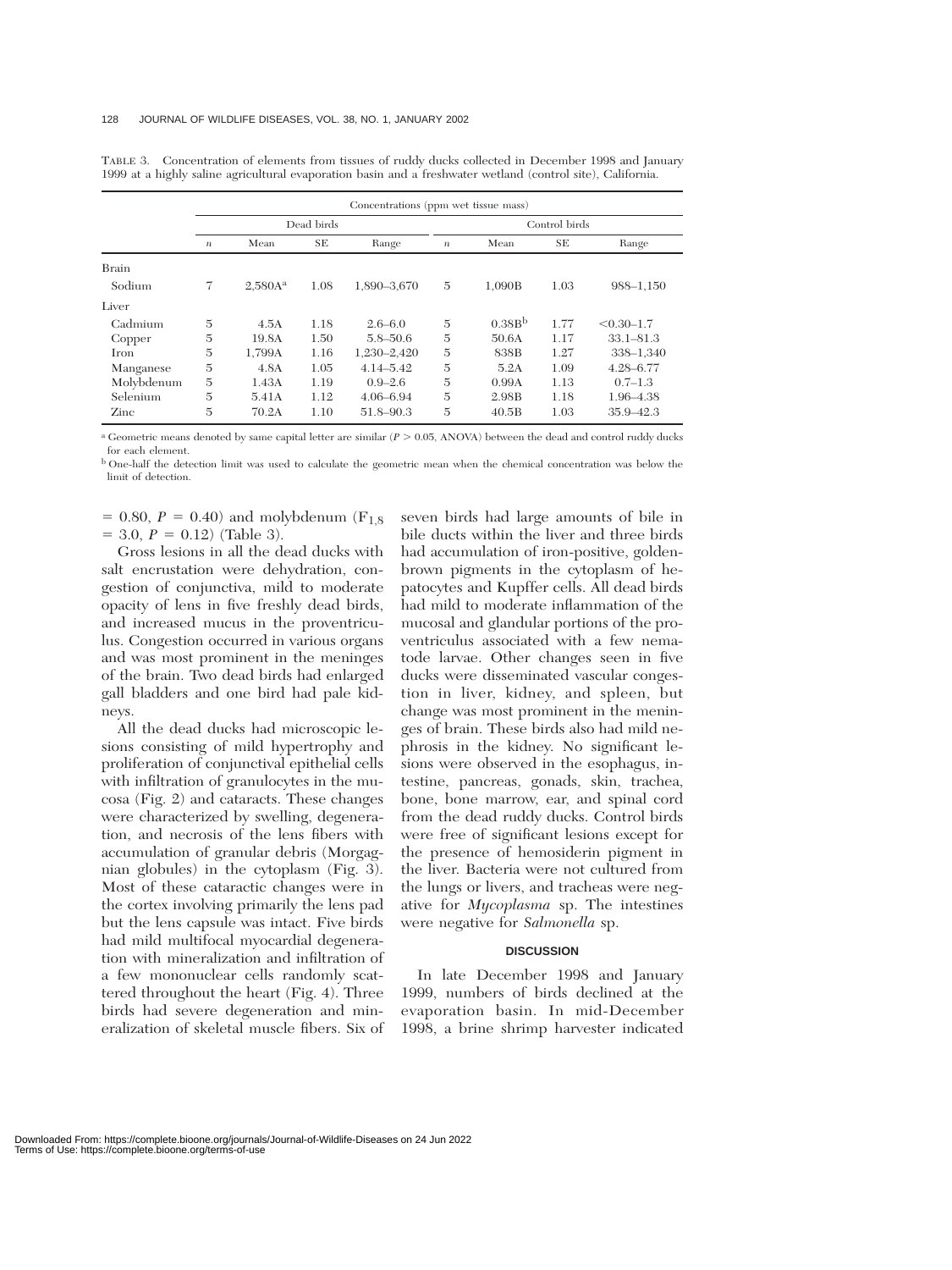no brine shrimp were captured, most likely due to relatively cool temperatures which resulted in a brine shrimp population crash. The most likely reason the birds left the evaporation basin in late December was the lack of food, thus decreasing the risk of salt encrustation and toxicosis to this group of birds.

Meteyer et al. (1997) considered  $\geq 2,000$ ppm sodium (wet mass) in bird brain as diagnostic of salt toxicosis. Brains from six birds from the evaporation basin were over this sodium threshold, but all seven were within the sodium range (1,900 to 2,100 ppm) that caused salt toxicosis in Canada geese (*Branta canadensis*) that died on a highly saline lake in North Dakota (Windingstad et al., 1987). Sodium brain concentrations in ruddy ducks and other waterfowl collected at hypersaline playa lakes in southeast New Mexico (Meteyer et al., 1997) were similar to our results. Our control-bird brain-sodium concentrations were lower than concentrations for control waterfowl stated in Windingstad et al. (1987) (1,600 to 1,710 ppm) and Meteyer et al. (1997) (1,305 to 1,413 ppm).

Although liver concentrations of four elements were significantly higher in the birds from the evaporation basin than the control birds, these elements do not appear to have caused direct mortality. More than 20 ppm selenium (wet liver mass) can cause avian mortality and 10 to 20 ppm (wet mass) can result in sublethal biochemical effects and microscopic lesions in the liver and spleen (Albers et al., 1996). Liver concentrations in all seven dead ruddy ducks were below the 10 ppm selenium (wet mass) threshold.

Cadmium induces the synthesis of metallothionein, a protein that binds divalent metals which can lead to zinc and other heavy metal accumulation in the liver (Furness, 1996). All liver concentrations in ruddy ducks were below 10 ppm cadmium (wet mass) which is the threshold indicative of cadmium contamination (Eisler, 1985) and were well below the 40 ppm liver cadmium threshold suggested by

Furness (1996). Additionally, ducks appear to be resistant to cadmium toxicosis, compared to other avian species, because duck liver contains high levels of metallothionein that bind cadmium (Eisler, 1985).

The metabolic relationship between cadmium and other metals in birds is complex and not very well known. Cadmium, through induction of metallothionein, could increase zinc and iron liver concentrations (Furness, 1996). It is highly unlikely elevated zinc levels had sublethal effects on birds that inhabited the evaporation basin. Zinc concentrations in avian food-organisms at the evaporation basin were below the dietary thresholds for birds (Moore et al., 1990; Eisler, 1993). For example, mallards (*Anas platyrhynchos*) fed 3,000 mg Zn/kg (dry wt) had 401 mg/kg (wet mass) in the liver compared to 54 mg/ kg in controls (Eisler, 1993). Elevated zinc in liver can reduce liver turnover of iron and reduce copper content of the liver and pancreas in chicks (Eisler, 1993). Therefore, elevated cadmium in conjunction with elevated zinc may have caused elevated iron and decreased copper in the livers of the dead ruddy ducks. Additionally, we speculate elevated plasma sodium may have altered osmolarity resulting in hemolysis. Hemolysis and liver congestion could explain elevated iron concentrations in the dead duck livers.

Conjunctivitis, cataracts, myocardial and skeletal muscle degeneration, nephrosis, dehydration, bile stasis in the liver, and congestion in various organs have been described with salt toxicosis in waterfowl (Wobeser and Howard, 1987; Windingstad et al., 1987; Meteyer et al., 1997). Dehydration, nephrosis, and bile stasis in the liver is probably secondary to lack of fresh water. Myocardial and skeletal muscle degeneration have been inconsistently reported. These changes were described in one study (Wobeser and Howard, 1987), but were not described in two other studies (Windingstad et al., 1987; Meteyer et al., 1997). Myocardial degeneration and right ventricular failure due to salt toxicity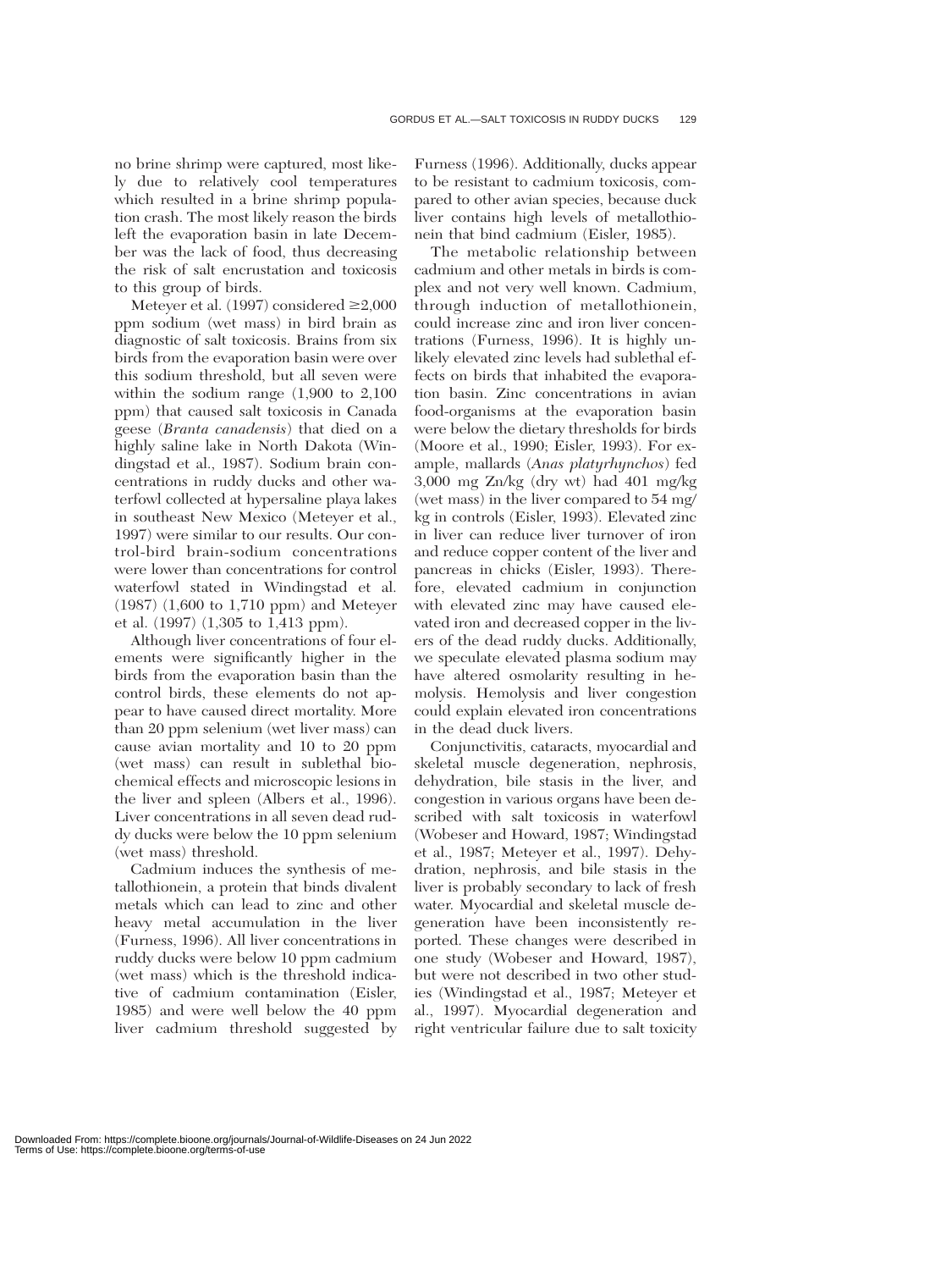have been described in broiler chickens (Julian and Brown, 1997).

Five of seven ducks had cataracts. Though cataracts have been associated with salt toxicosis in ducks (Meteyer et al., 1997), they have not been associated with salt toxicosis in other birds (Julian and Brown, 1997). It has been suggested that cataractic changes associated with salt toxicity in ducks is not an antemortem change and that the ducks develop these lesions postmortem due to the terminal immersion of the eye in hypersaline water (Miller et al., 1998). It has been suggested that this terminal event leads to a shift of fluid/ electrolyte within the eye resulting in cataract formation (Miller et al., 1998).

Decreased salt solubility, particularly sulfates, in the hypersaline waters at the evaporation basin was a result of cool December temperatures. Wobeser and Howard (1987) observed large crystal agglomerates formed rapidly in a hypersaline solution  $(100,000 \mu \mathrm{m} \mathrm{h} \mathrm{os/cm}$  at 25 C) cooled to 3 C. After the crystals formed, the solution conductance was  $77,000 \mu m$ hos/cm at 3 C. The ability of the ruddy ducks to forage and to fly to a fresh water source was decreased as a result of salt precipitation on the feathers. Therefore, it is likely that a combination of factors contributed to salt encrustation and toxicosis in the ruddy ducks at the basin including: (1) cool ambient temperatures  $( $4 \text{ C}$ ); (2) hy$ persalinity (using  $>70,000$  µmhos/cm as a conservative value based on Wobeser and Howard, 1987), and (3) relatively high numbers of ruddy ducks utilizing the pond. To minimize the risk of ruddy duck salt toxicosis and encrustation, the following program for evaporation basin management is suggested for individual ponds that have  $(1) > 70,000 \mu$ mhos/cm electrical conductance, (2) ambient temperatures  $\leq$  4 C, and (3) more that 50 ruddy ducks using the hypersaline pond. Modified management includes increased hazing efforts through the use of boats (i.e., airboats, hovercraft, brine shrimp harvester) and adding low saline water (i.e., inlet water or freshwater) to the pond directly or through circulation from a lower saline pond to decrease the salinity of the pond. Although additional research is needed to identify and manage negative impacts to wintering birds that use agricultural evaporation basins, decreasing bird use through an aggressive hazing program and decreasing salinity by dilution should decrease the risk of ruddy ducks to salt encrustation and toxicosis. Also providing a clean, freshwater wetland near the evaporation basin would provide a low saline environment for the ruddy ducks.

## **ACKNOWLEDGMENTS**

The authors thank M. Crew, E. Smith, and B. Huddleson for collecting and submitting dead and control ruddy ducks to the pathology laboratory. Toxicologic results were provided by F. Galey. K. Tanji provided the salt crystal constituent results. R. Botzler provided helpful comments and suggestions on previous drafts of this report. Funding for this study was provided by P. Nixon of the Lost Hills Water District.

### **LITERATURE CITED**

- ALBERS, P. H., D. E. GREEN, AND C. J. SANDERSON. 1996. Diagnostic criteria for selenium toxicosis in aquatic birds: Dietary exposure, tissue concentrations, and macroscopic effects. Journal of Wildlife Diseases 32: 468–485.
- ANDERSON, K. A. 1996. A micro digestion and analysis method for determining macro and micro elements in plant tissues by inductively coupled plasma atomic emission. Journal of Atomic Spectroscopy 1: 30–33.
- DIXON, W. J. 1990. BMDP statistical software manual. University of California Press, Berkeley, California, 1,385 pp.
- EISLER, R. 1985. Cadmium hazards to fish, wildlife, and invertebrates: A synoptic review. Biological Report 85(1.2), U.S. Fish and Wildlife Service, Laurel, Maryland, 46 pp.
- . 1993. Zinc hazards to fish, wildlife, and invertebrates: a synoptic review. Biological Report 10, U.S. Fish and Wildlife Service, Laurel, Maryland, 106 pp.
- EULISS, N. H., JR., R. L. JARVIS, AND D. S. GILMER. 1989. Carbonate deposition on tail feathers of ruddy ducks using evaporation ponds. The Condor 91: 803–806.
- FURNESS, R. W. 1996. Cadmium in birds. *In* Environmental contaminants in wildlife. Interpreting tissue concentrations, W. N. Beyer, G. H. Heinz,